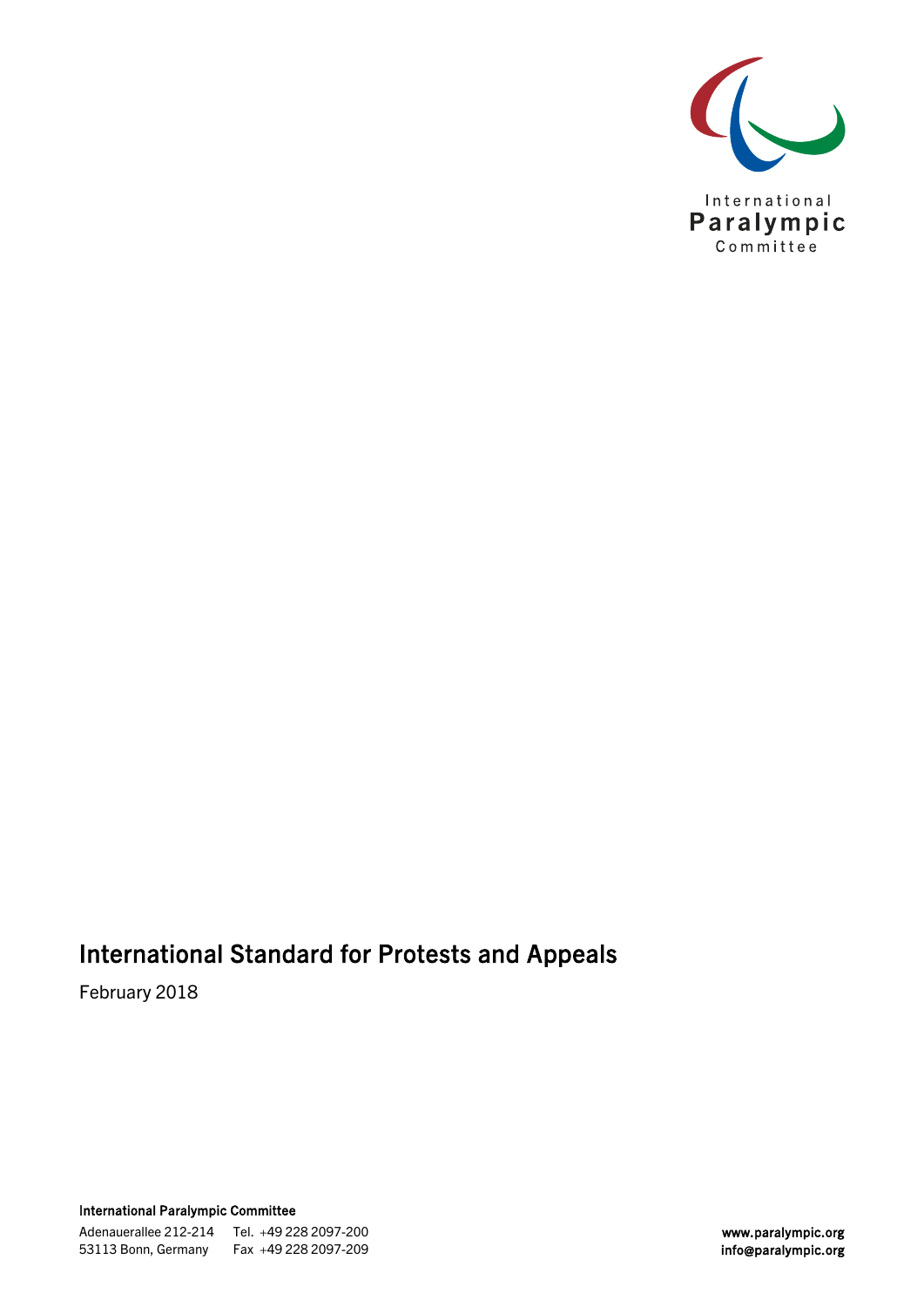

### Introduction

The fundamental purpose of the IPC Athlete Classification Code (the Code) is to uphold confidence in Classification and advance participation by a wide range of Athletes. To achieve this purpose, the Code details policies and procedures common across all sports and sets principles to be applied by all Para sports.

The Code is complemented by International Standards that provide technical and operational standards for specific aspects of Classification to be carried out by all Signatories in a manner which Athletes and other Paralympic stakeholders understand and have confidence in.

Compliance with these International Standards is mandatory. This International Standard for Protests and Appeals should be read in conjunction with the Code and the other International Standards.

### Purpose

The Code requires International Sport Federations to make provision for processes by which the *outcome* of Athlete Evaluation may be challenged (a Protest) and how Athlete Evaluation and/or Classification *procedures* may be challenged (an Appeal).

This International Standard sets out these mandatory rules.

# **Definitions**

This International Standard uses the defined terms in the Code and the other International Standards. Further defined terms specific to this International Standard are as follows:

Appeal Body: a body designated by an International Sport Federation for hearing and determining the resolution of Appeals.

BAC: the IPC Board of Appeal of Classification.

Chief Classifier: a Classifier appointed by an International Sport Federation to direct, administer, co-ordinate and implement Classification matters for a specific Competition according to that International Sport Federation Classification Rules.

Evaluation Session: the session an Athlete is required to attend for a Classification Panel: to assess that Athlete's compliance with the Minimum Impairment Criteria for a sport; and to allocate a Sport Class and Sport Class Status depending on the extent to which that Athlete is able to execute the specific tasks and activities fundamental to the sport.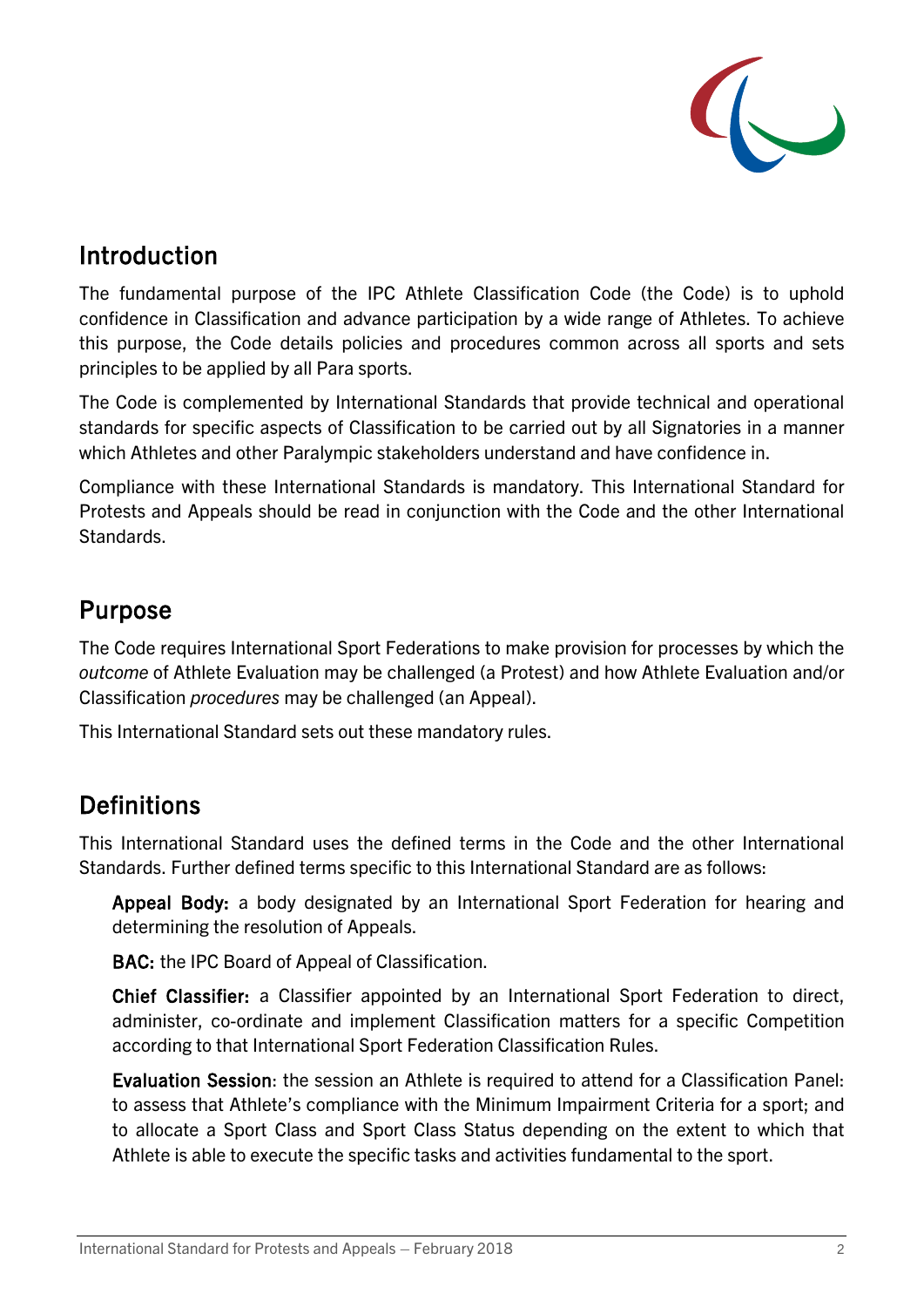

First Appearance: the first time an Athlete competes in an Event during a Competition in a particular Sport Class.

Head of Classification: a person appointed by an International Sport Federation to direct, administer, co-ordinate and implement Classification matters for that International Sport Federation.

International Sport Federation Protest: a challenge to the outcome of Athlete Evaluation made by an International Sport Federation in respect of an Athlete under its jurisdiction.

National Protest: a challenge to the outcome of Athlete Evaluation made by a National Body or a National Paralympic Committee in respect of an Athlete under its jurisdiction.

Observation in Competition: the observation of an Athlete in a Competition by a Classification Panel so that the Classification Panel can complete its determination as to the extent to which an Eligible Impairment affects that Athlete's ability to execute the specific tasks and activities fundamental to the sport.

Protested Athlete: an Athlete whose Sport Class is being challenged.

Protested Decision: the Sport Class decision being challenged.

Protest Documents: the information provided in the Protest Form together with the Protest Fee.

Protest Fee: the fee prescribed by an International Sport Federation, payable by the National Body or National Paralympic Committee when submitting a Protest.

Protest Form: the form on which a National Protest must be submitted.

Protest Panel: a Classification Panel appointed by the Chief Classifier to conduct an Evaluation Session as a result of a Protest.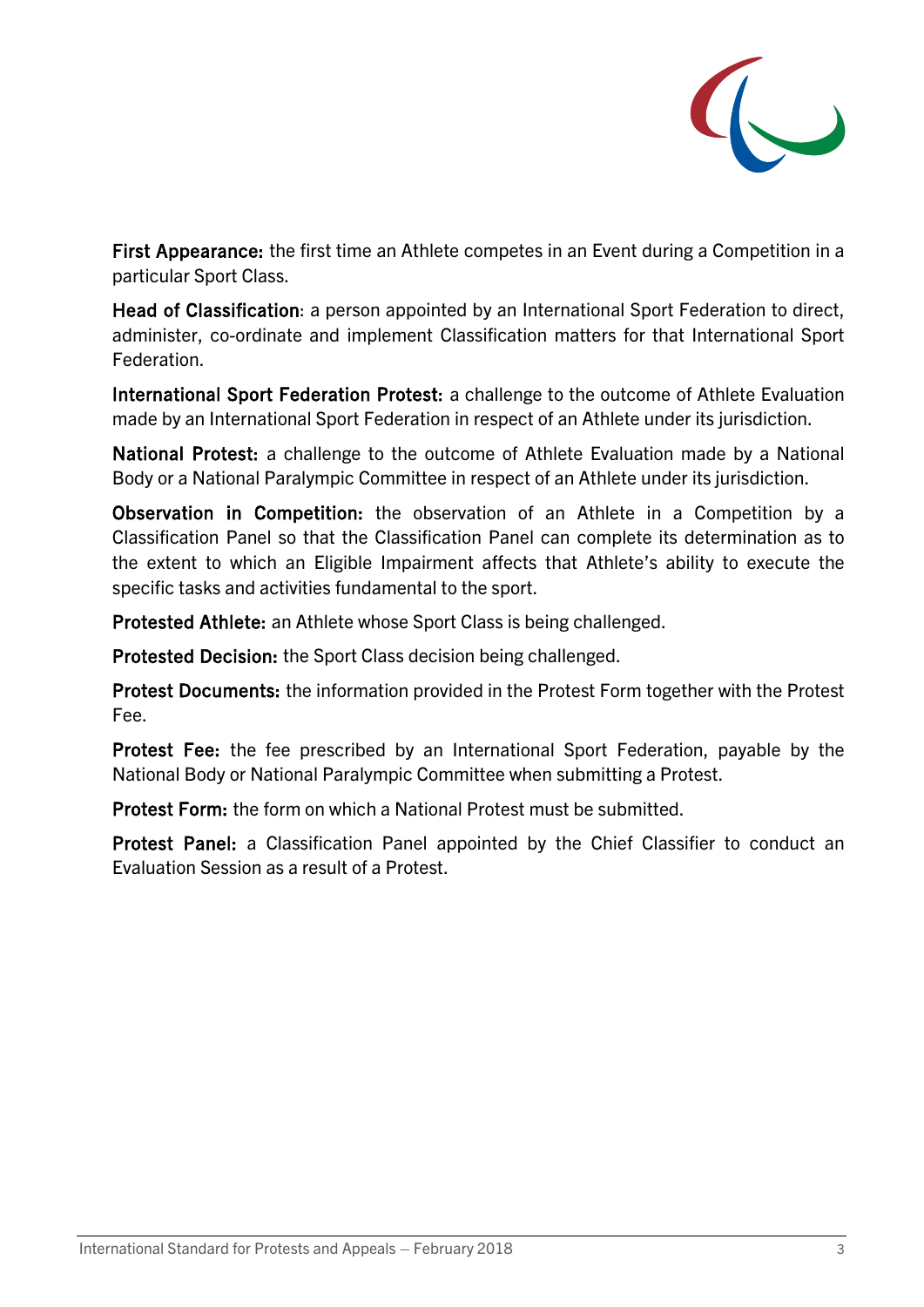

### Part 1 – Protests

#### 1 Scope of a Protest

- 1.1 A Protest may *only* be made in respect of an Athlete's Sport Class. A Protest may *not* be made in respect of an Athlete's Sport Class Status.
- 1.2 A Protest *may not* be made in respect of an Athlete who has been allocated a Sport Class Not Eligible given that Athlete must automatically be reviewed by a second Classification Panel in accordance with the International Standard for Athlete Evaluation.

### 2 Parties Permitted to Make a Protest

- <span id="page-3-0"></span>2.1 A Protest may *only* be made by one of the following bodies:
	- 2.1.1 a National Body; or
	- 2.1.2 a National Paralympic Committee; or
	- 2.1.3 an International Sport Federation.

*[Comment to Article [2.1:](#page-3-0) There is no opportunity for an Athlete to make a Protest. A Protest must only be made on behalf of an Athlete by the Athlete's National Body, National Paralympic Committee or an International Sport Federation.]* 

### 3 National Protests

<span id="page-3-1"></span>3.1 A National Body or a National Paralympic Committee may only make a Protest in respect of an Athlete under its jurisdiction *at a Competition* or *venue set aside for Athlete Evaluation by an International Sport Federation* in accordance with Article [9.1.](#page-8-0)

*[Comment to Article [3.1:](#page-3-1) Under the 2007 International Standard for Protests and Appeals it was permissible for National Bodies or National Paralympic Committees to make Protests in respect of the Sport Classes allocated to Athletes from other nations. This no longer applies and has been replaced with a process whereby International Sport Federations may make a Protest. This includes Protests that are made on the basis of a National Body or National Paralympic Committee believing that the Sport Class allocated to an Athlete from another nation should be reviewed.]*

3.2 A National Protest made at a Competition must be made according to the timeframes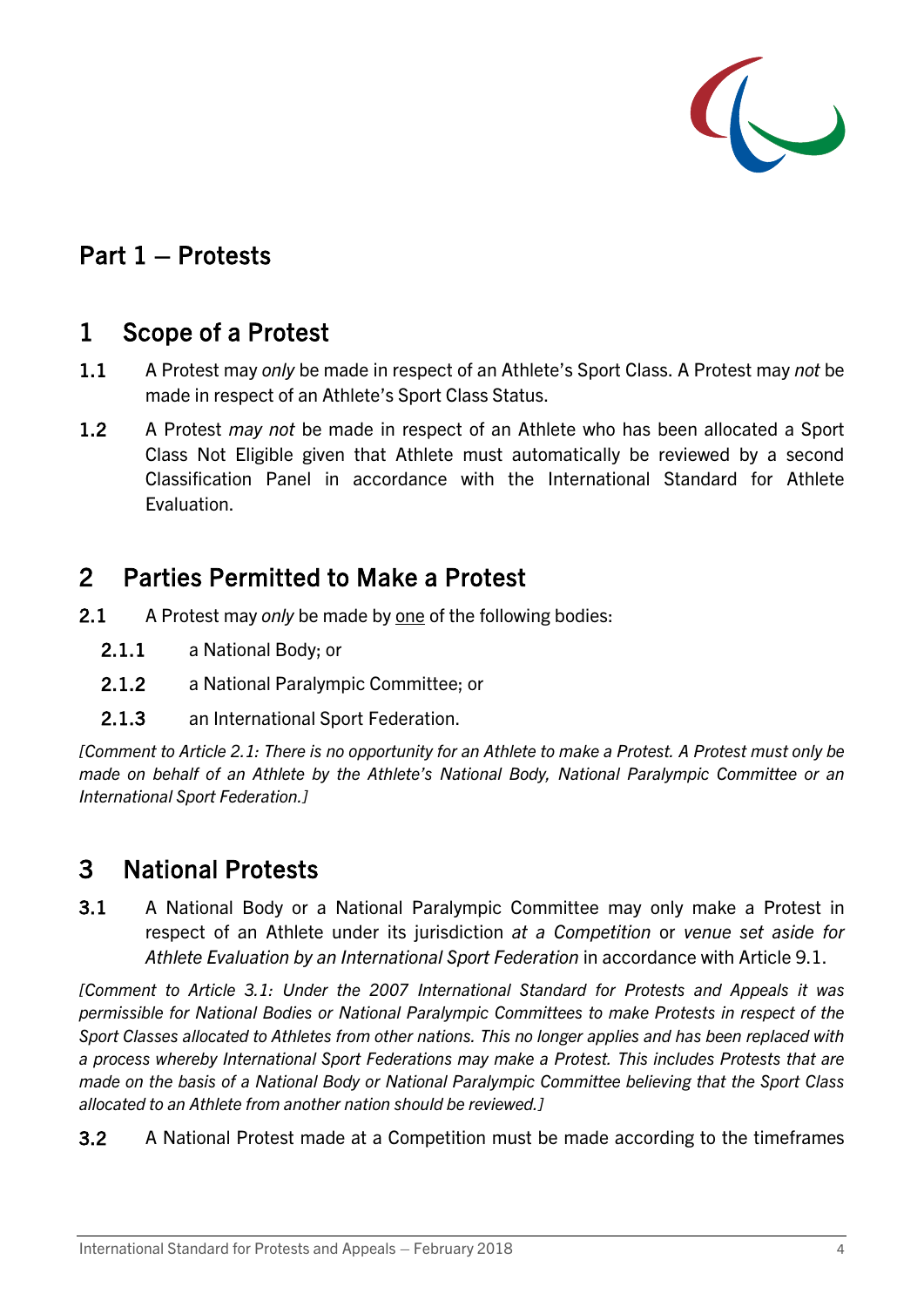

set by the International Sport Federation which must be no later than the end of that Competition.

3.3 If an Athlete is required by a Classification Panel to undergo Observation in Competition Assessment, a National Body or a National Paralympic Committee may make a Protest before or after First Appearance takes place. If a Protest is made before First Appearance takes place the Athlete must not be permitted to compete until the Protest has been resolved.

### <span id="page-4-2"></span>4 National Protest Procedure

- <span id="page-4-1"></span>4.1 To submit a National Protest, a National Body or a National Paralympic Committee *must* show that the Protest is *bona fide* with supporting evidence *and* complete a Protest Form, the format of which must be determined by the International Sport Federation and must include the following:
	- 4.1.1 the name and sport of the Protested Athlete;
	- 4.1.2 the details of the Protested Decision and/or a copy of the Protested Decision;
	- 4.1.3 an explanation as to why the Protest has been made and the basis on which the National Body or National Paralympic Committee believes that the Protested Decision is flawed;
	- 4.1.4 reference to the specific rule(s) alleged to have been breached except that if the rule referenced is a discretionary rule the Protest will not comply with this Article [4.1.4;](#page-4-0) and

<span id="page-4-0"></span>*[Comment to Article 4.1.4: An example of a discretionary rule relates to when a Classification Panel is assessing ataxia: "tests that may be useful for determining this include but are not limited to: finger-tonose test; finger-to-finger test; toe-to-finger test; heel shin test; tandem walk; gait." When a Classification Panel exercises its discretion, and, in this example, chooses to use only the finger-to-nose test to assess ataxia, a Protest cannot be made on the basis that the Classification Panel chose to conduct the finger-tonose test and none of the other identified tests. A Protest can be made on the basis that the Classification Panel allegedly conducted the finger-to-nose test in a way that is inconsistent with the rules. However the decision to conduct the finger-to-nose test cannot be protested.]*

#### 4.1.5 the Protest Fee.

*[Comment to Article [4.1:](#page-4-1) When providing an explanation as to why a Protest has been made, the National Body or National Paralympic Committee needs to show that the Protest is bona fide (made in good faith) and not simply an allegation without any supporting evidence. Further, the specific rule(s) alleged to have*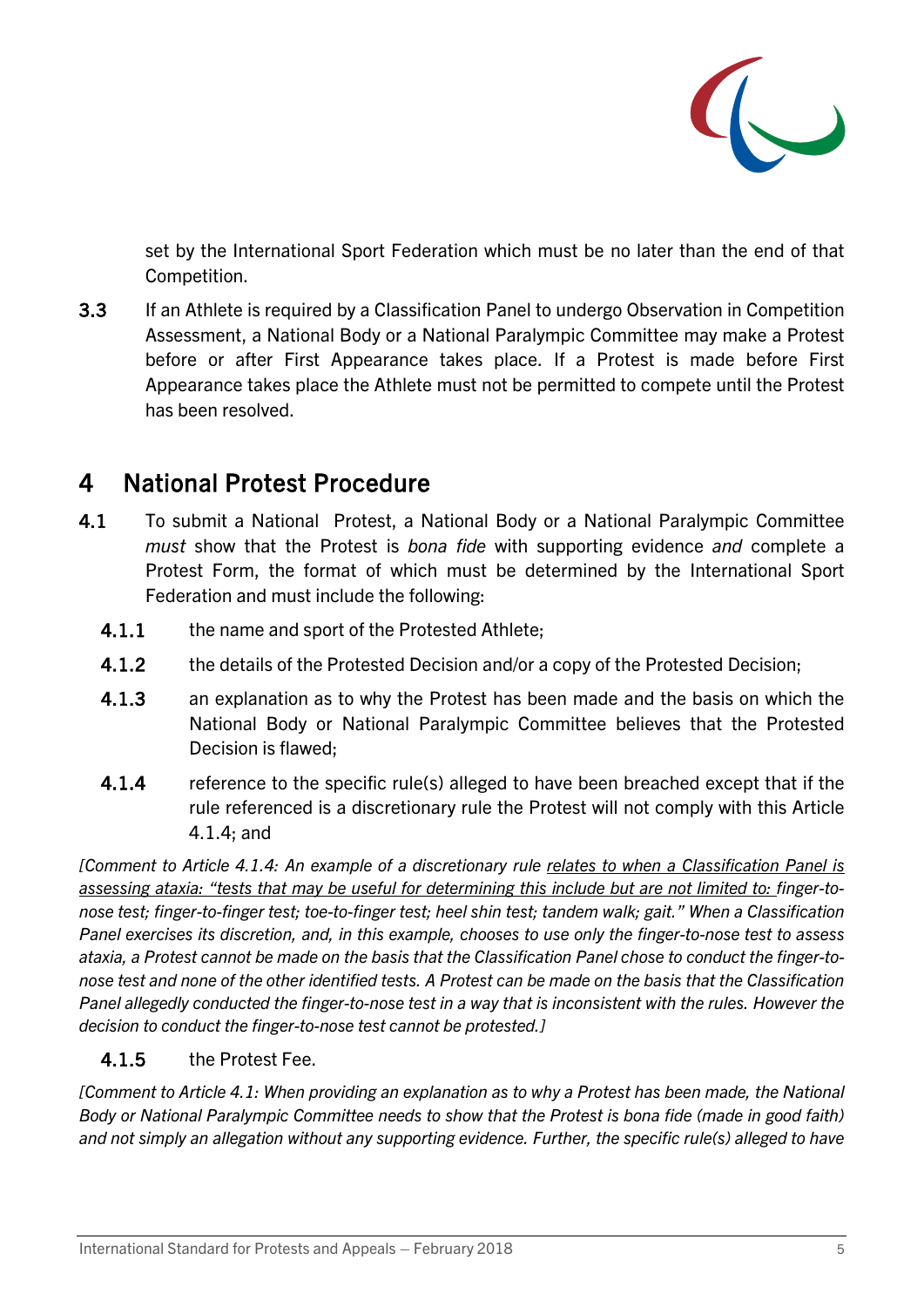

*been breached must align with the explanation provided. It will not be sufficient for the National Body or National Paralympic Committee to simply reference a rule(s) without expressly linking it to the explanation provided. The National Body or the National Paralympic Committee must pay a Protest Fee to the relevant International Sport Federation to make a Protest.]*

- 4.2 The Protest Documents must be submitted to the Chief Classifier of the relevant Competition within the timeframes specified by the International Sport Federation. Upon receipt of the Protest Documents the Chief Classifier must conduct a review of the Protest, of which there are two possible outcomes:
	- 4.2.1 the Chief Classifier may dismiss the Protest if, in the discretion of the Chief Classifier, the Protest does *not* comply with the Protest requirements in this Article [4;](#page-4-2) or
	- 4.2.2 the Chief Classifier may accept the Protest if, in the discretion of the Chief Classifier, the Protest *complies* with the Protest requirements in this Article [4.](#page-4-2)
- 4.3 If the Protest is dismissed the Chief Classifier must notify all relevant parties and provide a written explanation to the National Body or National Paralympic Committee as soon as practicable. The Protest Fee will be forfeited.
- 4.4 If the Protest is accepted:
	- 4.4.1 the Protested Athlete's Sport Class must remain unchanged pending the outcome of the Protest but the Protested Athlete's Sport Class Status must be changed to Sport Class Status Review effective immediately, unless it is already Review;
	- 4.4.2 the Chief Classifier must appoint a Protest Panel, in accordance with Article [7,](#page-6-0) to conduct a new Evaluation Session as soon as reasonably possible, which must be, if practicable, at the Competition the Protest was made; and
	- 4.4.3 the Chief Classifier must notify all relevant parties of the time and date the new Evaluation Session must be conducted by the Protest Panel.

## 5 International Sport Federation Protests

- <span id="page-5-0"></span>5.1 An International Sport Federation *may*, in its discretion, make a Protest *at any time* in respect of an Athlete under its jurisdiction if:
	- 5.1.1 it considers an Athlete may have been allocated an incorrect Sport Class; or
	- 5.1.2 a National Body or National Paralympic Committee makes a request to its International Sport Federation.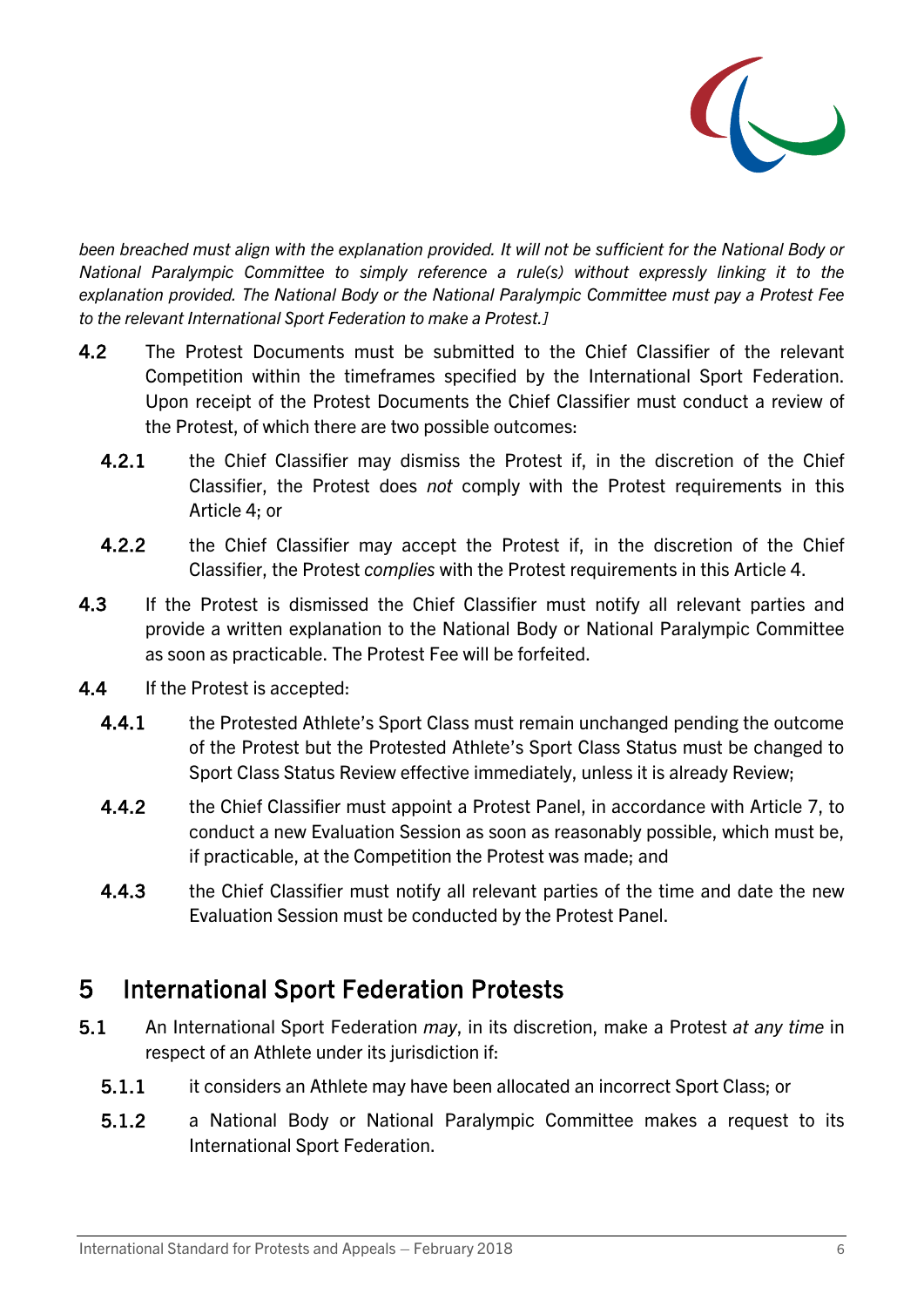

*[Comment to Article [5.1.2:](#page-5-0) A request by a National Body or a National Paralympic Committee must be in the form determined by the International Sport Federation. Any such request does not require the International Sport Federation to make an International Sport Federation Protest.]*

### 6 International Sport Federation Protest Procedure

- 6.1 If an International Sport Federation decides to make an International Sport Federation Protest, the Head of Classification of that International Sport Federation must advise the relevant National Body or National Paralympic Committee of the International Sport Federation Protest at the earliest possible opportunity.
- 6.2 The Head of Classification must provide the relevant National Body or National Paralympic Committee with a written explanation as to why the International Sport Federation Protest has been made and the basis on which the Head of Classification considers it is justified.
- 6.3 If an International Sport Federation makes a Protest:
	- 6.3.1 the Protested Athlete's Sport Class must remain unchanged pending the outcome of the Protest;
	- 6.3.2 the Protested Athlete's Sport Class Status must immediately be changed to Review unless the Protested Athlete's Sport Class Status is already Review; and
	- 6.3.3 a Protest Panel must be appointed to resolve the Protest as soon as is reasonably possible.

### <span id="page-6-0"></span>7 Protest Panel

- 7.1 A Chief Classifier may fulfil one or more of the Head of Classification's obligations in this Article [7](#page-6-0) if authorised to do so by the Head of Classification.
- 7.2 A Protest Panel must be appointed by the Head of Classification in a manner consistent with the provisions for appointing a Classification Panel in the International Standard for Athlete Evaluation.
- <span id="page-6-1"></span>7.3 A Protest Panel must *not* include any person who was a member of the Classification Panel that:
	- 7.3.1 made the Protested Decision; or
	- 7.3.2 conducted any component of Athlete Evaluation in respect of the Protested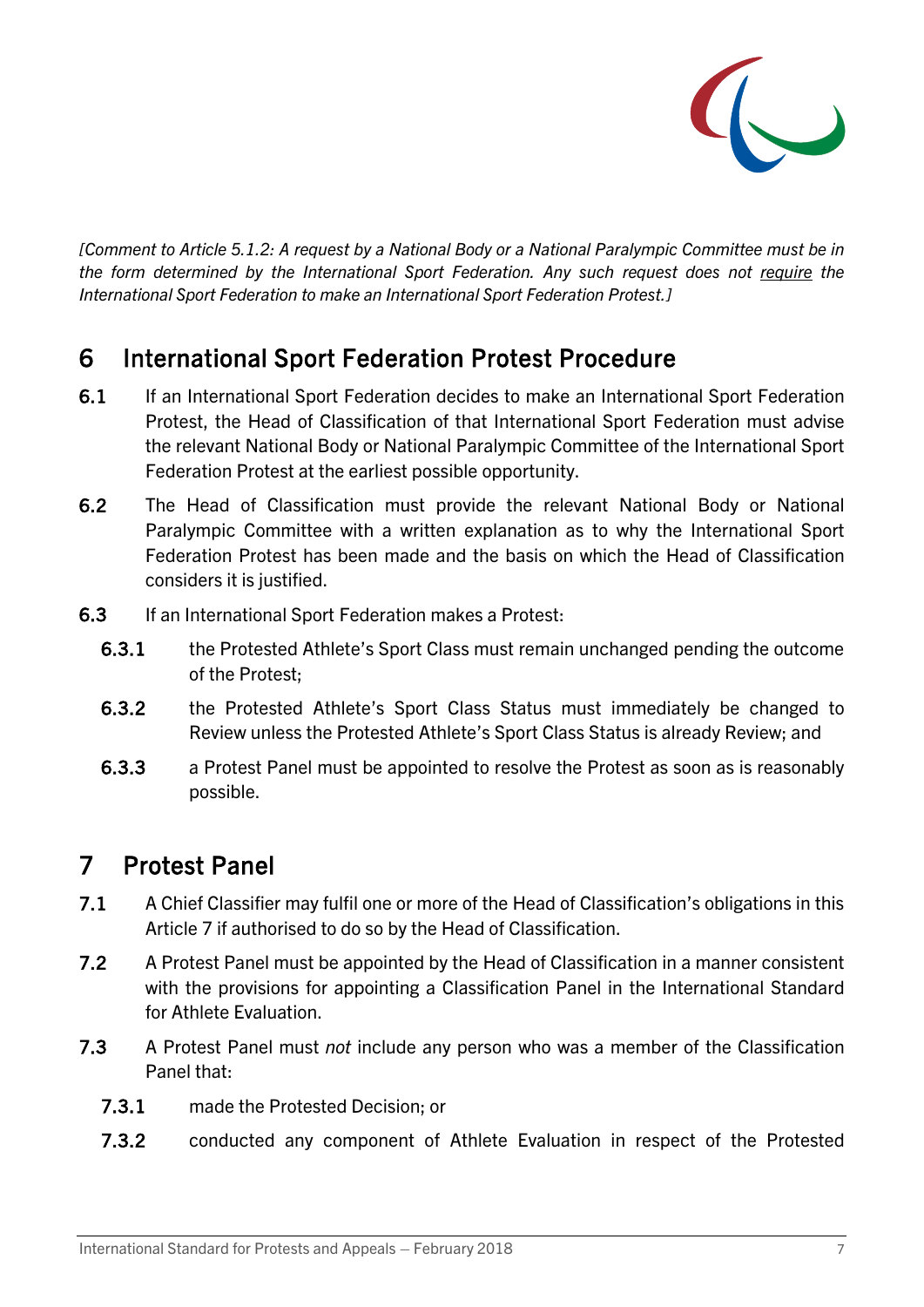

Athlete within a period of 12 months prior to the date of the Protested Decision, unless otherwise agreed by the National Body, National Paralympic Committee or International Sport Federation making the Protest.

*[Comment to Article [7.3:](#page-6-1) These restrictions are to ensure any conflict of interest risks are minimised. However, if the National Body*, *National Paralympic Committee or International Sport Federation making the Protest is comfortable with one of the persons mentioned in Article [7.3](#page-6-1) being part of the Classification Panel, it may agree to this. This might be helpful in situations where a Protest may not otherwise be capable of resolution at a particular Competition.]* 

- 7.4 The Head of Classification must notify all relevant parties of the time and date for the Athlete Evaluation that must be conducted by the Protest Panel.
- 7.5 The Protest Panel must conduct the new Athlete Evaluation in accordance with the International Standard for Athlete Evaluation. The Protest Panel may refer to the Protest Documents when conducting the new Athlete Evaluation.
- 7.6 The Protest Panel must allocate a Sport Class and designate a Sport Class Status. All relevant parties must be notified of the Protest Panel's decision as soon as possible following the Athlete Evaluation.
- 7.7 International Sport Federations must specify in their Classification Rules (or relevant sport technical rules) the consequences to results and prizes of an Athlete changing Sport Class after a Protest.
- 7.8 The decision of a Protest Panel in relation to both a National Protest and an International Sport Federation Protest is final. There is no opportunity for a National Body, National Paralympic Committee or an International Sport Federation to make another *Protest*. However, the decision of a Protest Panel *may* be appealed if the requirements set out in Part 2 of this International Standard are met.

*[Comment to Article 7.8: Article 7.8 is intended to ensure that multiple Protests are not made at the same Competition: for example, a National Body Protest and a subsequent International Sport Federation Protest. This restriction applies to the duration of the relevant Competition only and would not preclude a Protest being made at future Competition.]* 

## <span id="page-7-0"></span>8 Provisions Where No Protest Panel is Available

- 8.1 If a Protest is made at a Competition but there is no opportunity for the Protest to be resolved at that Competition:
	- 8.1.1 the Protested Athlete must be permitted to compete within the Sport Class that is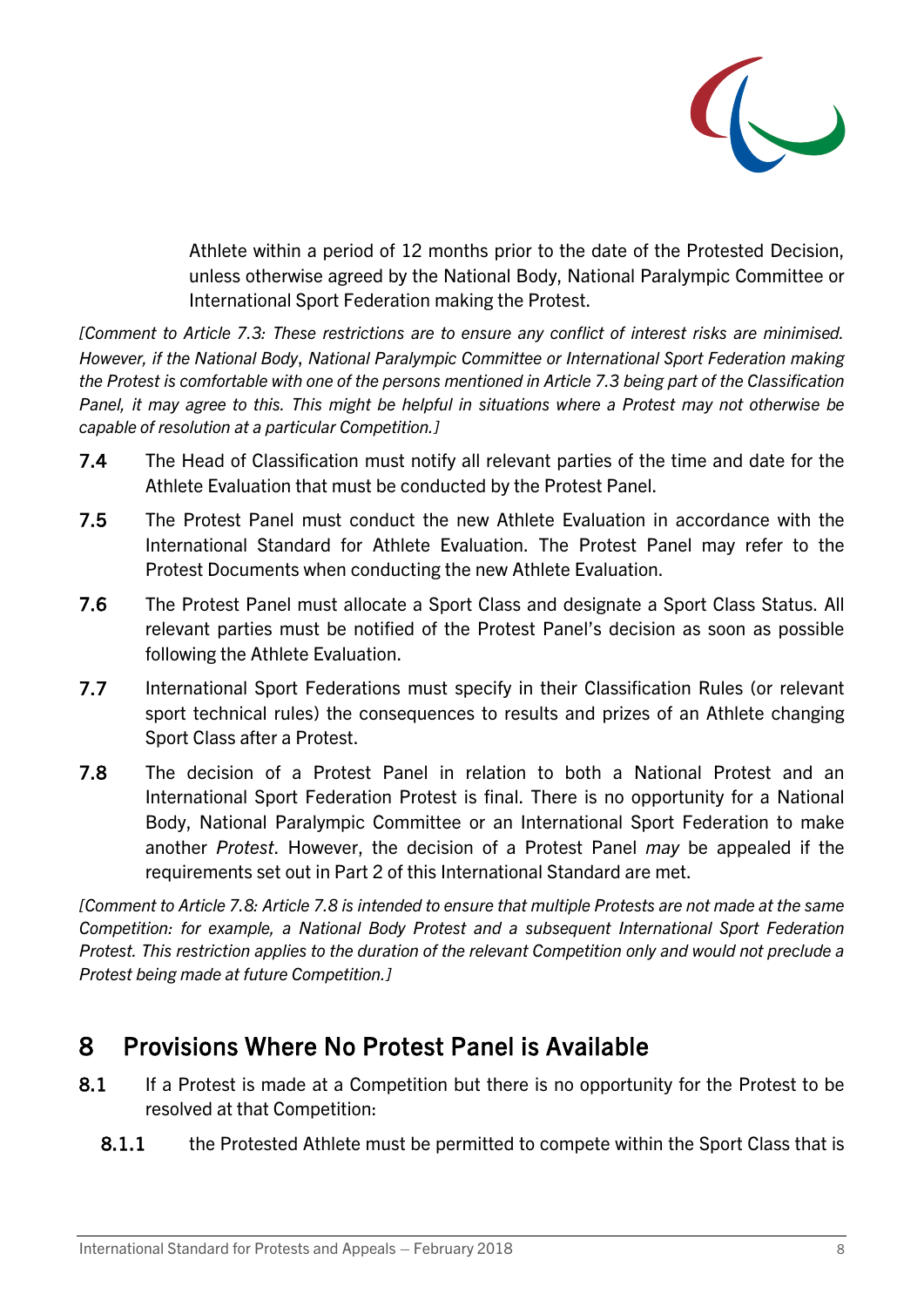

the subject of the Protest with Sport Class Status Review, pending the resolution of the Protest; and

8.1.2 all reasonable steps must be taken to ensure that the Protest is resolved at the earliest opportunity.

*[Comment to Article [8:](#page-7-0) This Article reflects the reality that, on occasion, the resolution of a Protest may not be possible at a Competition, for example if the Classifiers available to participate in a Protest Panel are precluded from participation in a Protest Panel due to a conflict of interest, or in the event there are limited Classifiers at a Competition. In such instances the Protest must be deferred until the earliest available opportunity.]* 

# <span id="page-8-1"></span>9 Special Provisions

- <span id="page-8-0"></span>9.1 An International Sport Federation may make arrangements for some or all of the components of Athlete Evaluation to be carried out at a place and at a time away from a Competition ('Non-Competition Venue') in accordance with this International Standard and the International Standard for Athlete Evaluation.
- 9.2 An International Sport Federation must establish Protest provisions to enable Protests to take place when Athlete Evaluation is carried out in a Non-Competition Venue in accordance with this International Standard.

*[Comment to Article [9:](#page-8-1) Conducting Athlete Evaluation solely at Competitions is inefficient and costly. Athletes, International Sport Federations and event organisers will benefit significantly if Athlete Evaluation can take place both at Competitions and at carefully selected venues outside of Competitions. International Sport Federations must establish Protest provisions to enable Protests to take place in such venues.]* 

# Part 2 – Appeals

# 10 Scope of an Appeal

10.1 An Appeal is the process by which a formal objection to how Athlete Evaluation and/or Classification *procedures* have been conducted is submitted and subsequently resolved.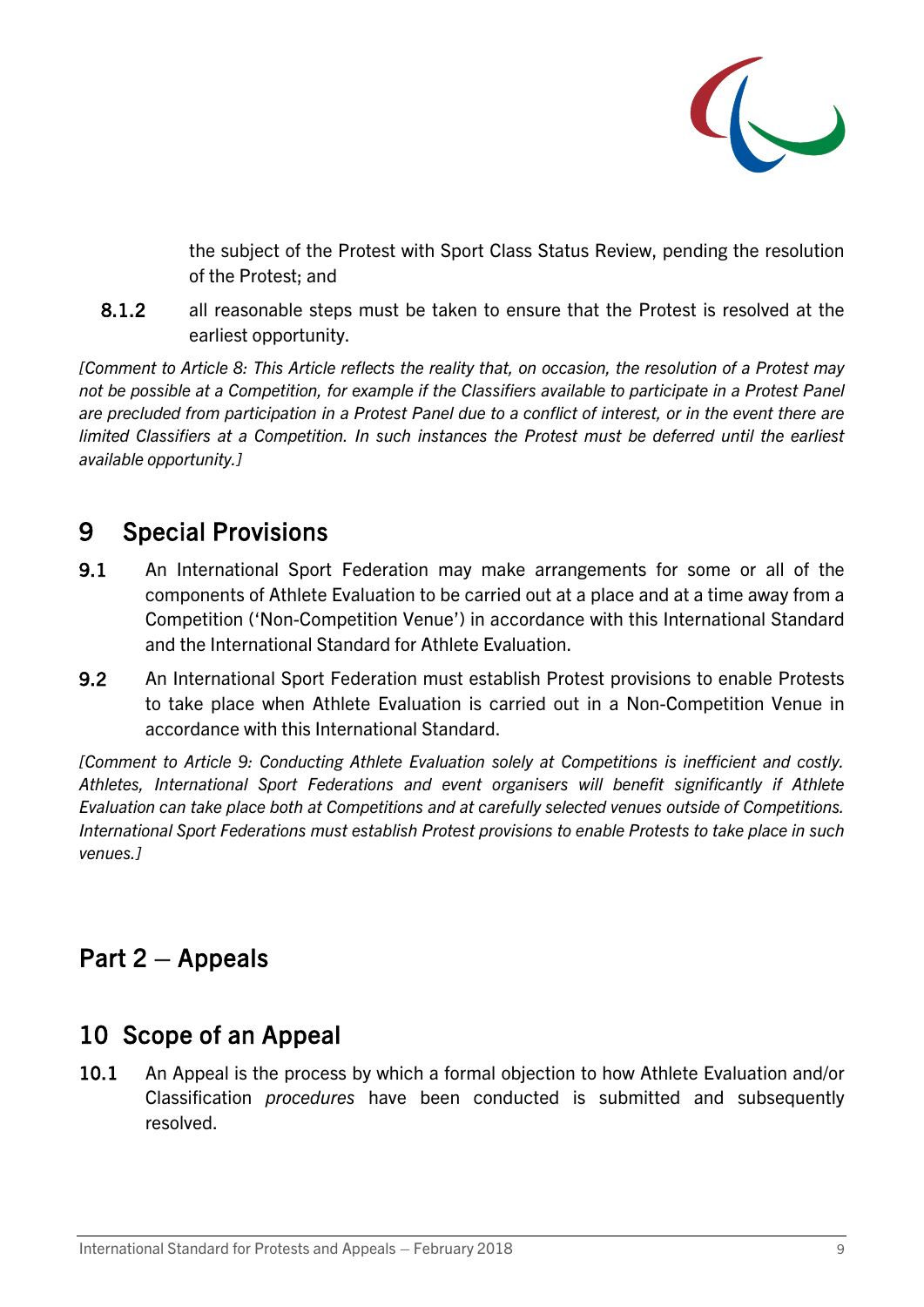

## <span id="page-9-0"></span>11 Parties Permitted to Make an Appeal

- 11.1 An Appeal may *only* be made by one of the following bodies:
	- 11.1.1 a National Body; or
	- 11.1.2 a National Paralympic Committee.

*[Comment to Article [11:](#page-9-0) In accordance with the IPC Handbook, Section 1, Chapter 2.8 – Bylaws Board of Appeal of Classification, an Appeal may only be made by the Athlete's National Body or National Paralympic Committee, whichever is the member organisation of the relevant International Sport Federation (i.e. for sports governed by the IPC, the National Paralympic Committee must submit the Appeal and for sports not governed by the IPC, the National Body that is the member of the respective International Sport Federation must submit the Appeal).]*

#### <span id="page-9-1"></span>12 Appeals & the Applicable Rules

- 12.1 If a National Body or National Paralympic Committee considers there have been *procedural errors* made in respect of the allocation of a Sport Class and/or Sport Class Status *and* as a consequence an Athlete has been allocated an incorrect Sport Class or Sport Class Status, it may submit an Appeal.
- 12.2 Each International Sport Federation must designate an Appeal Body. Each Appeal Body must comprise at least three people with the appropriate skills and experience to objectively hear the Appeal and who were not involved in any way with any of the procedures that are the subject of the Appeal.
- 12.3 In respect of sports for which the IPC acts as the International Sport Federation and in respect of all Appeals for all sports submitted during the Paralympic Games and IPC major events, the BAC is the Appeal Body.
- 12.4 Any other International Sport Federation *may*, subject to an agreement with the IPC, designate the BAC as the Appeal Body for resolving Appeals under its jurisdiction or establish its own Appeal Body.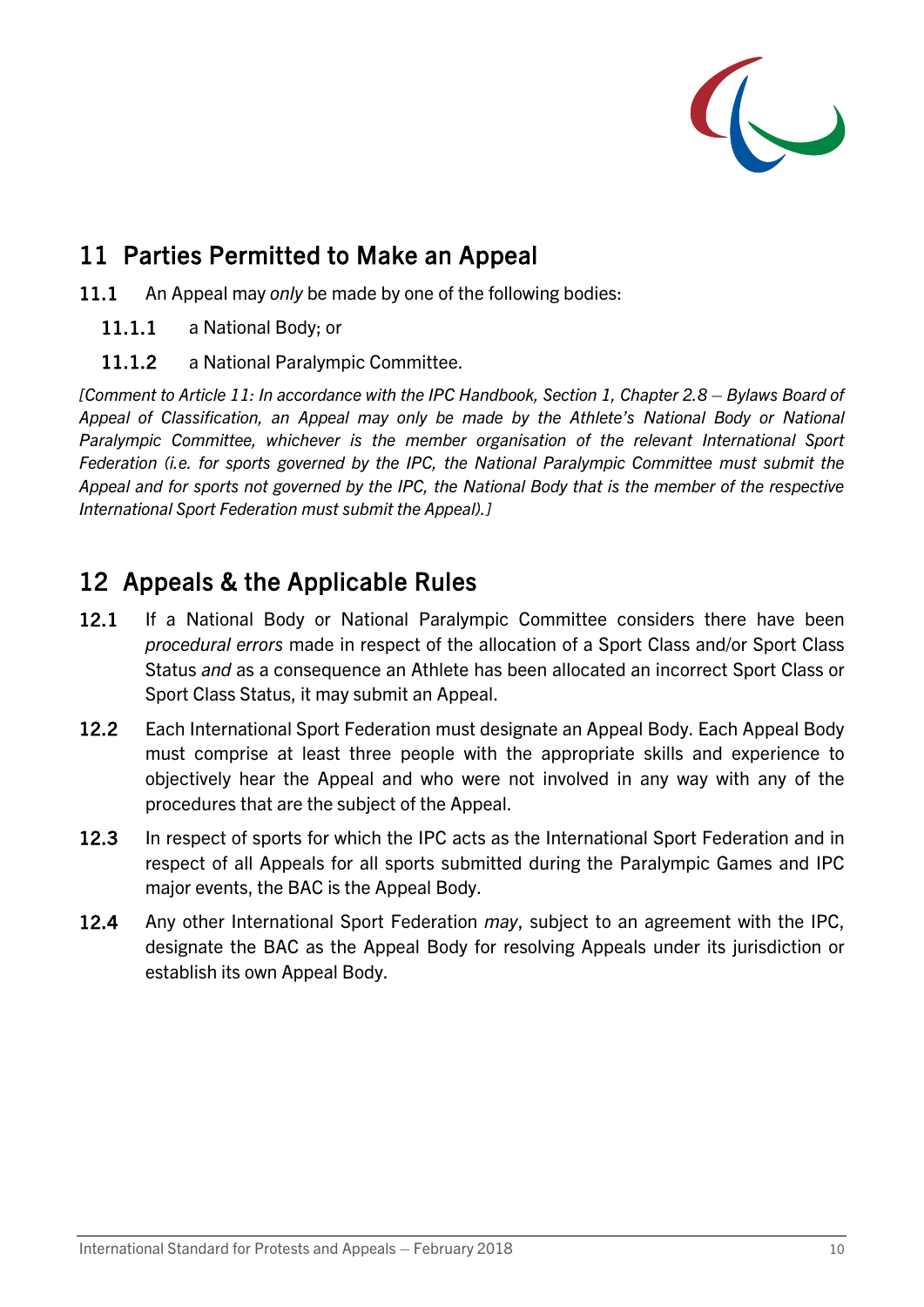

- 12.5 In all instances where the BAC is the Appeal Body, an Appeal must be made and resolved in accordance with the IPC Handbook, Section 1, Chapter 2.8 – Bylaws Board of Appeal of Classification. In all other instances, an Appeal must be made and resolved in accordance with this International Standard and the relevant rules of the International Sport Federation.
- 12.6 An Appeal Body does not have any power to modify, alter or otherwise change any Sport Class and/or Sport Class Status decision, for example by allocating an Athlete a new Sport Class and/or Sport Class Status.
- 12.7 An Appeal Body may decline to rule on an Appeal if it appears that other available remedies, including but not limited to Protest procedures, have not been exhausted.

*[Comment to Article [12:](#page-9-1) The limited scope of review available to the Appeal Body is a fundamental aspect of an Appeal. Sport Class allocation is a sport decision and must be made by those authorised and certified by an International Sport Federation to do so. Those decisions must not be changed except by other persons who are similarly authorised and certified. The Appeal Body may only review the process by which these decisions have been arrived at to ensure that such process has been conducted in accordance with Classification Rules. Similarly, the Appeal Body may only rule on an Appeal if all other available remedies have been exhausted. If a Chief Classifier declines a Protest and the relevant National Body or National Paralympic Committee appeals this decision, the grounds of that Appeal are limited to the decision of the Chief Classifier to decline the Protest and the (procedural) grounds of the Protest. The National Body or National Paralympic Committee is not permitted to introduce additional grounds that should have been included in the Protest.* 

*The BAC has been established by the IPC as being a specialist dispute resolution body to adjudicate on Appeals. The IPC may make the BAC available to any International Sport Federation that wishes to utilise it as its resolution body for Appeals, subject to an agreement between that International Sport Federation* and the IPC on the costs and charges that are payable by the International Sport Federation in respect of *the BAC. The IPC has implemented detailed rules of procedure, currently set out in the IPC Handbook, Section 1, Chapter 2.8 – Bylaws Board of Appeal of Classification, that govern the conduct of proceedings brought before the BAC. The IPC will publish details of the costs and charges that are payable by an International Sport Federation in respect of the BAC.]*

## 13 Appeal Decision

13.1 The Appeal Body must issue a written reasoned decision resolving any Appeal within the timeframe set by the relevant International Sport Federation after the hearing. The decision must be provided to the Appellant, the Respondent and the IPC. In the case of an Appeal in connection with a Competition, the outcome of the decision must be communicated to the competition organising committee.